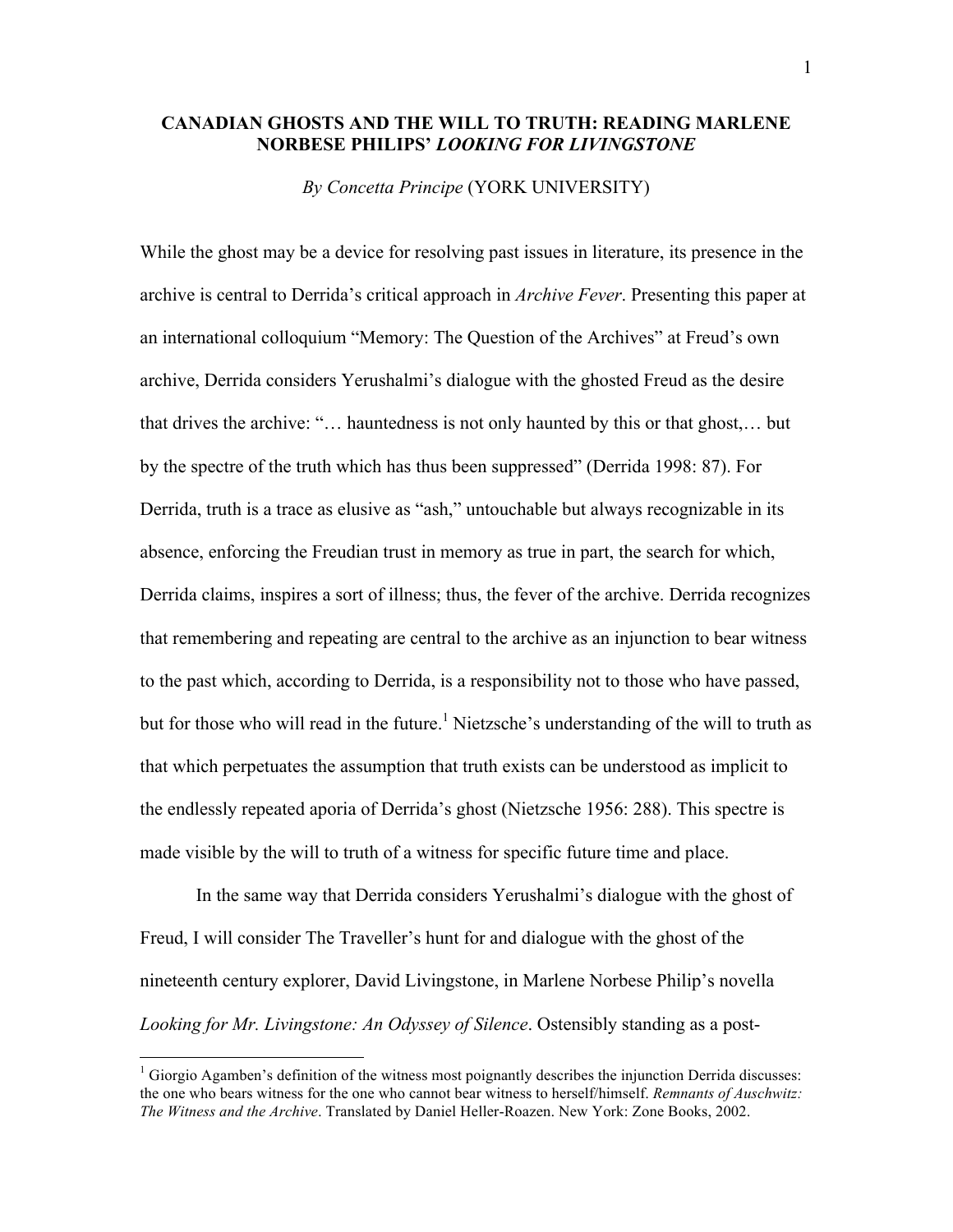colonial critique of British Imperialism, and motivated by an injunction to make restitution for past injustices against the African people, this novella ironically embodies a Derridian self-consciousness in its desire to bear witness. If we accept Derrida's ghost as the will to truth of the witness, the questions I pose in this paper are the following: what of the ghost in this novella is quintessentially Canadian; and having determined that, what part of truth is legible?

The title introduces the impossibility of the archive that Norbese Philip explores. The figure, David Livingstone, was hailed by his contemporaries as an astronaut of the African continent. Taking this metaphor as a premise, *Looking for Mr. Livingstone: An Odyssey of Silence* is a fabulous story referencing Stanley Kubrick's science fiction film *2001: An Odyssey*, which referenced the ancient Greek epic by Homer, *The Odyssey*. By virtue of being language, the "silence" of Norbese Philip's odyssey forces a falsehood, and insofar as the title is true, which has bearing on the content, it cannot be iterated. This contradiction introduces what proves to be an unresolvable dilemma throughout the Traveller's journey. The Traveller is hunting for Mr. Livingstone to bring him to trial for the crimes he committed as an explorer. Her journey is defined by fantastic notions of time in which years are in the thousands; The Traveller's time is not our time; The Traveller's journey is "elsewhere," perhaps the place where iterations can be both silent and spoken. The tension between this nowhere and beyond time contextualizes how The Traveller can search for the dead British explorer, who, in the name of Imperialism and Christianity, had discovered, conquered, and converted the continent of Africa, and brought him to trial. His presence as the absent past turns this journey into a distant and fabulous tale of a far future.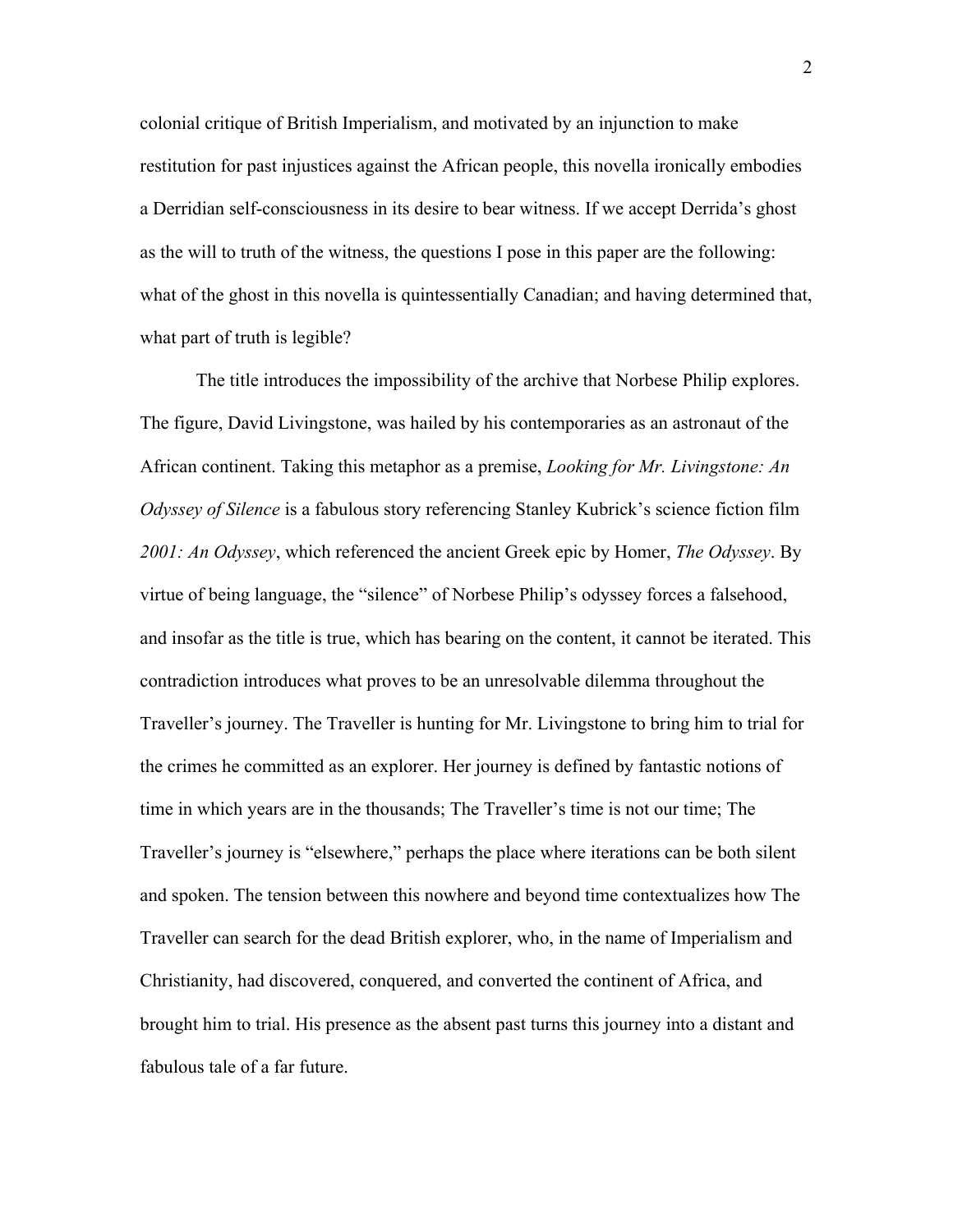The continent of Africa where she hunts him as if he is an animal is depicted as fabulous and unmapped. As a result, the country which he conquered becomes an indefinite place in the text, making his conquest as fabulous a myth as The Traveller's journey is in search of him taking from the historical figure his victory. Ironically, this erasure dangerously minimizes the crime he must stand trial for: the silence which Livingstone raped from the continent. Each example of the rape of silence of the Africans whose culture was brutally taken from them bears witness to Livingstone's victims, and is therefore evidence for his crime. The truth that motivates her, to prove Livingstone was a liar and a racist, requires that she use the very language he used and as a result, she is implicated in his crime.

In the novella, "Silence" stands for all aspects of African culture, from artifacts to spirituality and language. Livingstone's actions as language "claim" to represent the violence done to that culture in the name of British Imperialism and God. In the novella, the Imperialists' violence is not unique, but has a precedent in an Eden-like time: "God first created silence…until one day man and woman lay down together and between them created the word. This displeased God deeply and in anger she took out her bag of words over the world, sprinkling and showering her creation with them. Her word store rained down upon all creatures, shattering forever the whole that once was silence" (Philip 2006: 11). Norbese Philip's God is not the Christian God because it is feminine, and one suspects it is not the God of one of the tribes, either. We can certainly say this God belongs to the novella because The Traveller's journey is built on the premise that words have done violence to sacred "silence," words which cut through the silence the narrator cherishes; a silence which she will find inside herself as her heritage. Norbese Philip's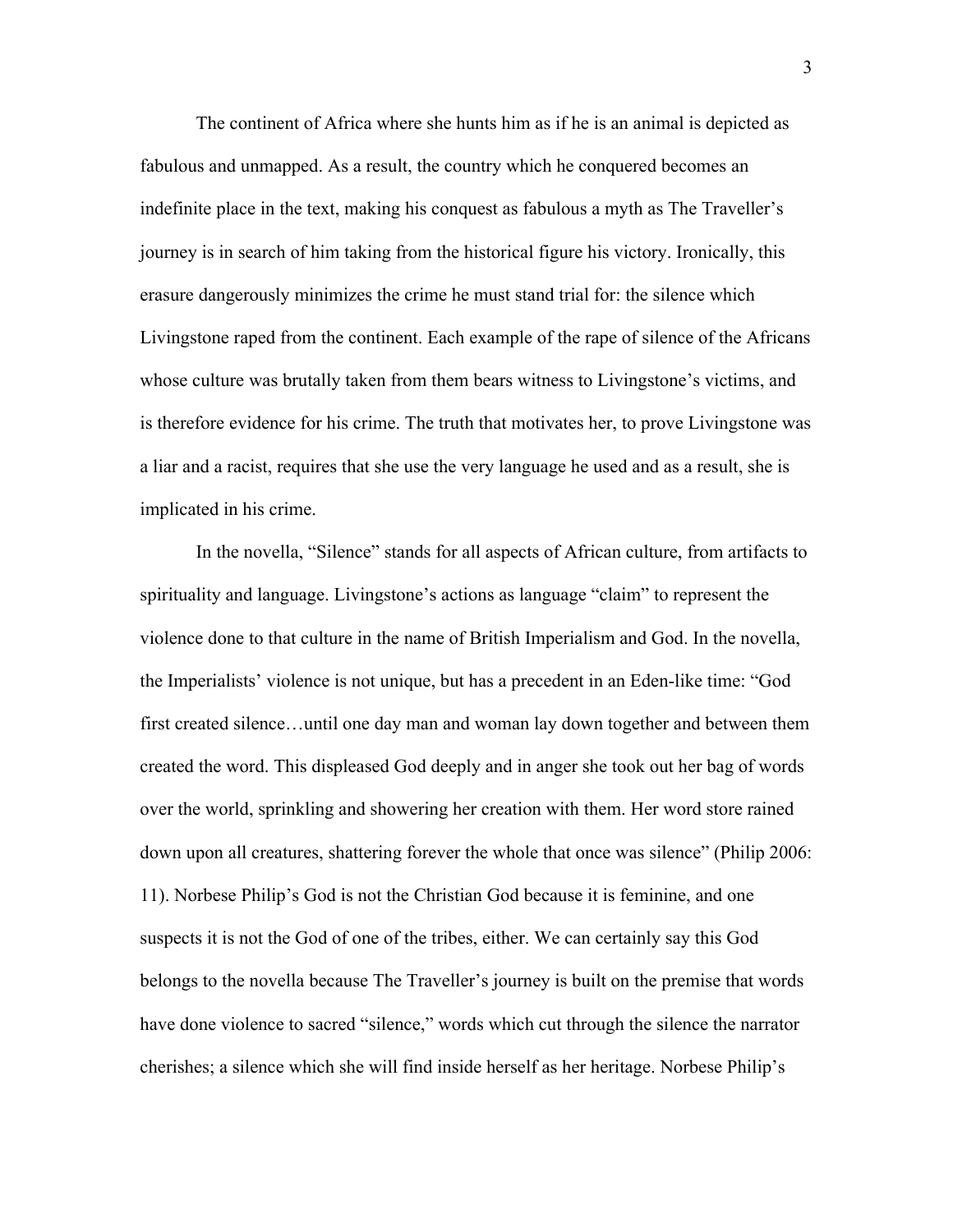situating of violence in the word echoes Derrida's archive of language where the proper name is violence (Derrida 1998: 77).

During The Traveller's journey hunting down Livingstone, she is on a parallel journey discovering her cultural and spiritual inheritance of "silence" while living for a time with each of the seven "cultures" or peoples. These groups, mainly populated by women, are named with anagrams of the word "Silence." The SCENILE tribe gives her the anagram, "SURRENDER and WITHIN" which she uses at the end of her journey. With the CLEENIS she enters the sweat-lodge and finds her words: birth, death, and between them, silence. Imprisoned by the NEECLIS, she makes the multi-coloured quilt of her silence. Having met seven versions of Silence, she is able to appreciate the significance of "The Museum of Silence." Here she finds collected in one place the silences of six of the seven tribes with whom she has lived. She argues with the Museum's officials: "It is mine—ours—I challenged, to do with as we pleased—to destroy if we so wanted. They told me the silences were best kept there where they could be labeled, annotated, dated, catalogued" (Philip 2006: 57).

The violence the narrator might exact on the "silence" by destroying it if she pleases is a reaction to the violence done by the archive to the African culture itself. By turning "silence" into anagrams, she can show how, when taken out of its original context, the word is made meaningless which then elides the violence exacted. And yet, violence is done by the Imperialistic and scientific methods of making meaning by labeling and housing in a "climate controlled" environment what is as elusive as silence. In the words of this book, the "silence" encased in the museum has been stripped of meaning, and thus un-silenced.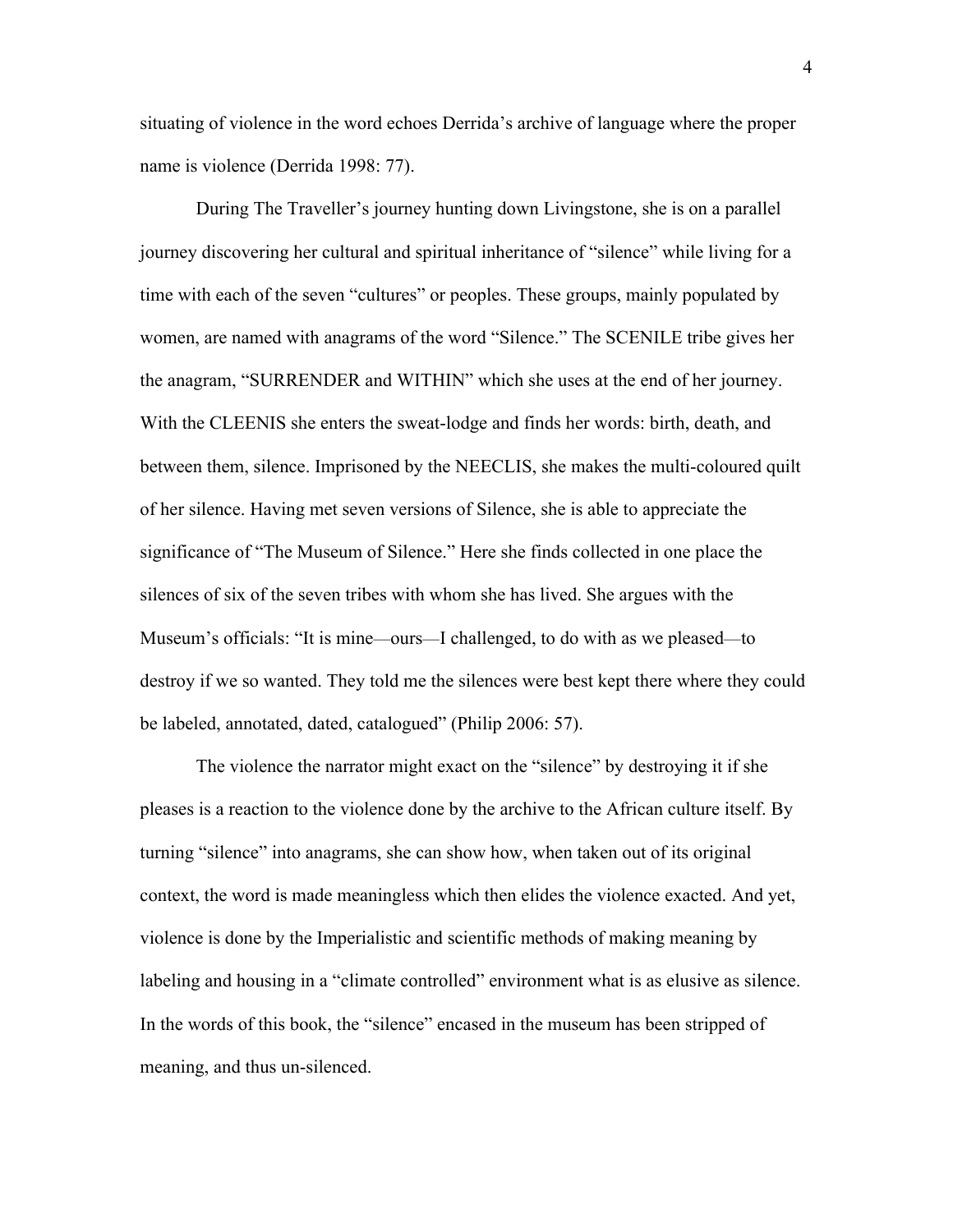That silence can be labeled and put in boxes on display at all is ironic: this irony is compounded by the fact that anything sitting in a display case is, actually, silent. The meaning of silence is confounding and even deafening. Just as the Museum destroys silence by labeling and encasing it, so The Traveller's words render silence un-silenced. So when she speaks about the silence belonging to her and that she has the right to destroy it if she wants, we feel the impossibility of ownership since "silence" has been un-done by both the archive and her words. Every attempt made in this sequence to undo the initial violence done by Livingstone is undermined by the fact that she does violence with every word she uses. So what is the point? The un-naming of that which she names, played out on a variety of levels, turns the book into the site of witnessing the bare trace of truth. In this novella, language is the archive, each word is the site of both violence and the injunction to remember: without this violence, there would be no story; without the words, she could not own silence. In the process of using the colonizer's tool of language, she bears witness to the violence done to her heritage and takes back "silence" on behalf of her ancestors, while at the same time protecting the inherent value of "silence" in pure abstractness, the Freudian memory as part of truth, and thus to bring healing to the African continent.

The Traveller's work in the archive seems politically aligned with Verne Harris' article "The Archive is Politics," in which he argues that the archivist must be actively seeking justice for past crimes: "… every archivist is confronted by and must confront oppression and that the call of justice comes to every archivist" (Harris 2005: 123). Her work, though necessarily violent, is actually quite playful. She does this most emphatically in her dialogue with Mr. Livingstone, the ghost of the Imperial crime.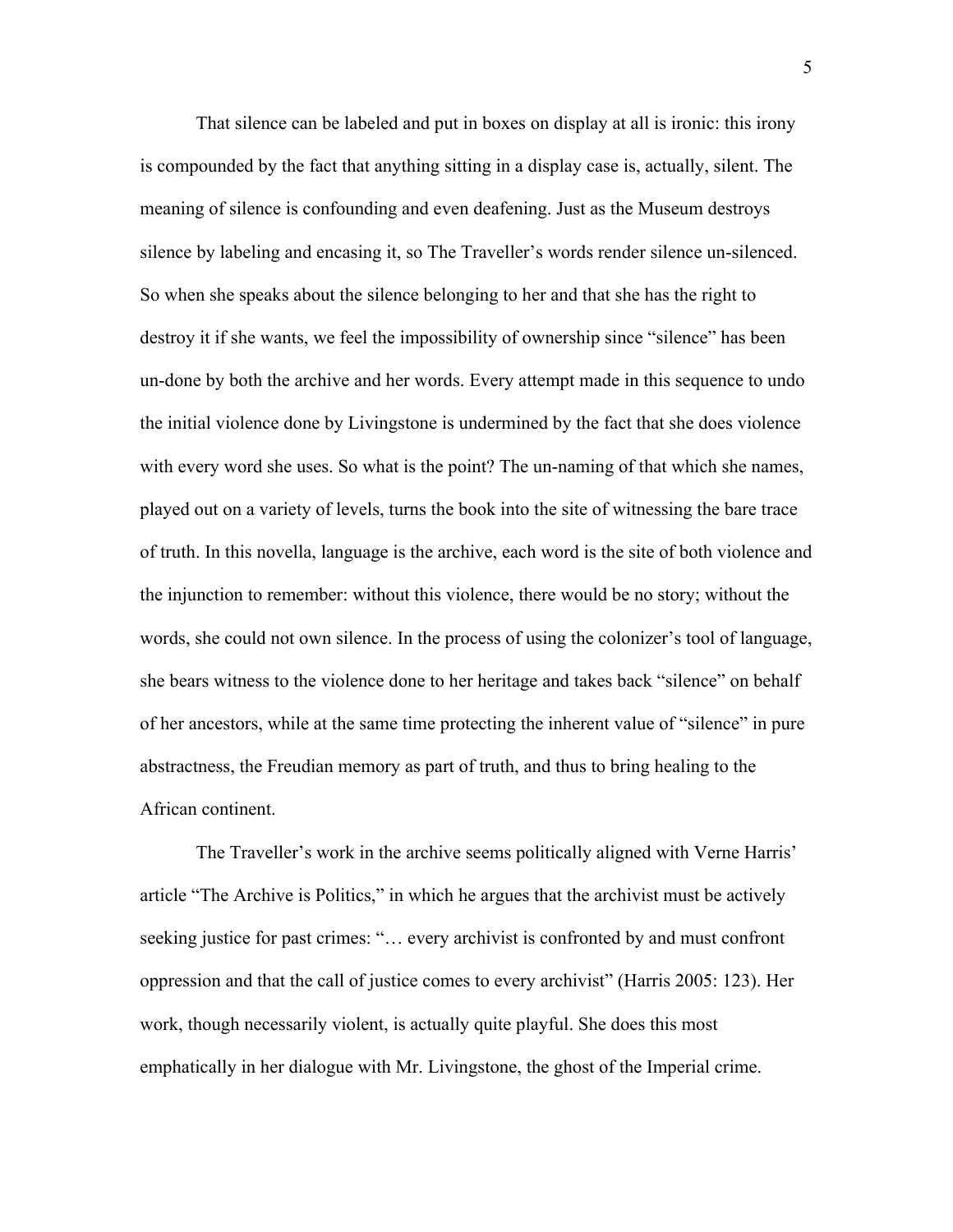Before she meets him, The Traveller encounters Mary, Livingstone's wife, through a letter, dated January 18, 1859. As fabulous as the rest of the book, this letter stands as prophetic since it is dated four years before her death of Malarial fever while with her husband on the Zambesi expedition. In this letter, we read of her husband's silence which is not enough for her; of her "howling silence"; of the "massive impenetrable and continental silence" of Africa, which her husband "penetrates" like a lover. With prescience of her death, she writes: "When the Silence of Shupanga claims me for the last time, David, you will weep for me and my silence, my very small silence that now flails at the larger Silence" (Philip 2006: 29). This letter, found by the Traveller a century after her death, stands as a textual ghost in Norbese Philip's archive, a silence which, though small, howls just as the larger one does. It is possible to consider that Livingstone is a devourer of silence: that Mary was, like Africa, devoured by him.

In Tim Jeal's *Livingstone*, which Philip references as her historical source for the novella, Livingstone was "not merely seen as a kind of Victorian astronaut but also as a saintly and entirely dedicated missionary" (Jeal 1973: 164). Jeal's book explores how Mr. Livingstone was a mythic figure: one created by the Royal Geographic society to put England on the map as a world power, then fueled by Livingstone's own vanity, and furthered again in 1869, when Henry Morton Stanley, journalist for the *New York Herald*, journeyed in search of Livingstone for a headline story. When Henry Stanley found Livingstone, he made history with the question, "Dr. Livingstone, I presume?" This journalist named Stanley becomes the figure by which The Traveller de-mystifies the "nearly a saint" astronaut Livingstone. She writes herself into this journalist's historical encounter by using Stanley's question, "Dr. Livingstone I presume?" and then shows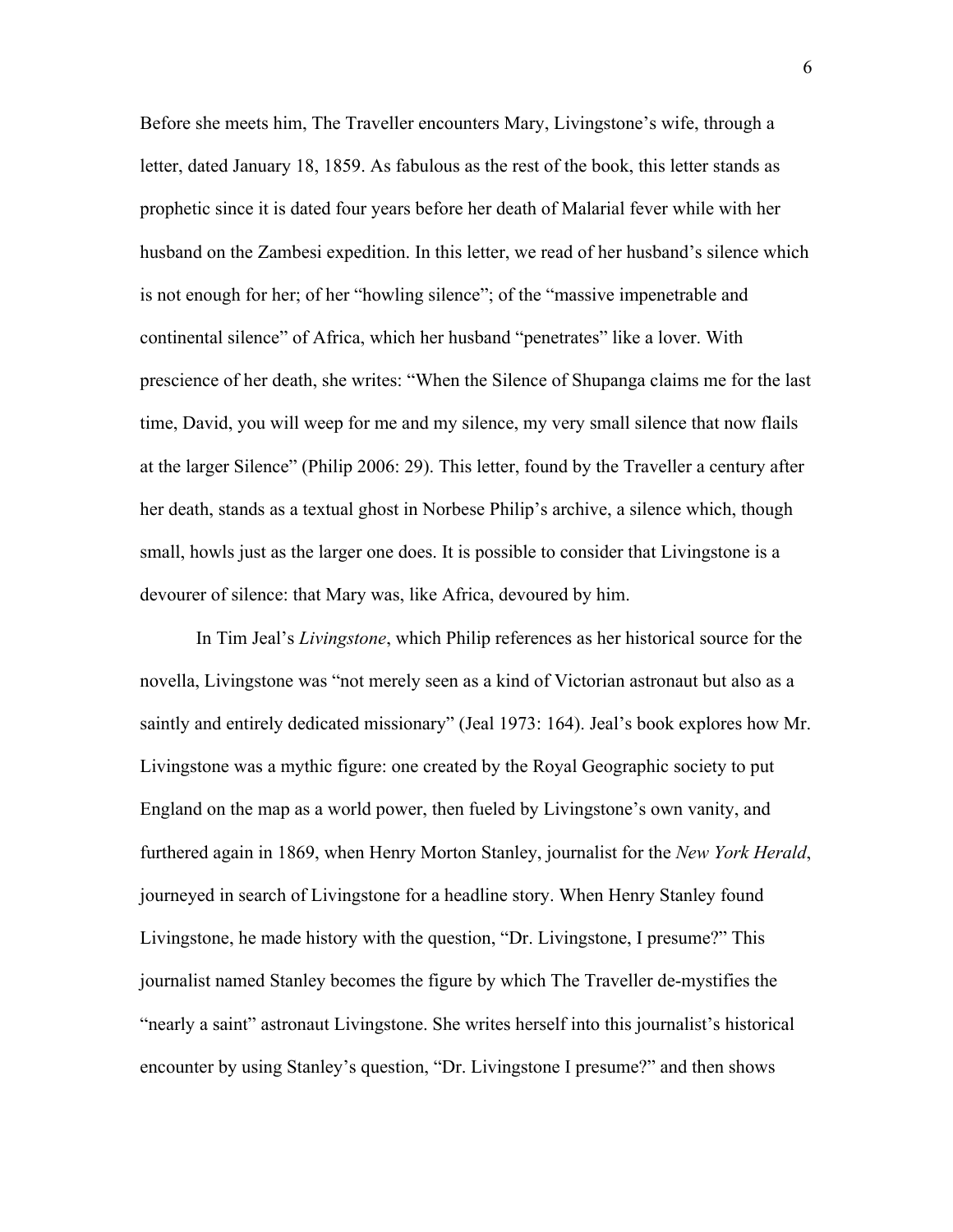Livingstone for the vain, racist, somewhat stupid, socially crippled, man she claims he was.

Livingstone's conquest of Africa was not, as he and the Royal Geographic Society claimed, a new discovery: the Portuguese had already discovered and even colonized the continent on a small scale. When The Traveller claims: "The Portuguese were there before you—", she is interrupted by his response, "Half-castes—not Europeans!" (Philip 2006: 66); "Bull-shit!" she retorts, and makes a case against Livingstone's classist and racist prejudices. These prejudices underscored how he explored the continent and treated the indigenous people and are revealed in his aversion to The Traveller when she asks for a kiss. On seeing his response, she goads him by saying she has done worse with him in her dreams: "He blanched even more, betraying the African sun" (73).

As a woman of the "dark continent" colonized by Livingstone, The Traveller decolonizes his ancient grip, finger by finger, on her and Africa by exposing his reputation was a fabrication of fraud and willful ignorance. She strips him of the mythic victories of discovery by delineating the facts of his violence; as a discoverer for the British Empire, bringing God to the heathens, he raped the country of its culture and spirituality and made it a servant to the Empire. In other words: "You captured and seized the Silence you found—possessed it. Like the true discoverer you were—dissected and analyzed it; labeled it—you took their Silence—the Silence of the African—and replaced it with your own—the silence of your word" (Philip 2006: 70).

She batters Livingstone with riddles he does not understand. He is a nineteenth century ghost, after all, a pre-modern positivist enlightenment explorer. We, the post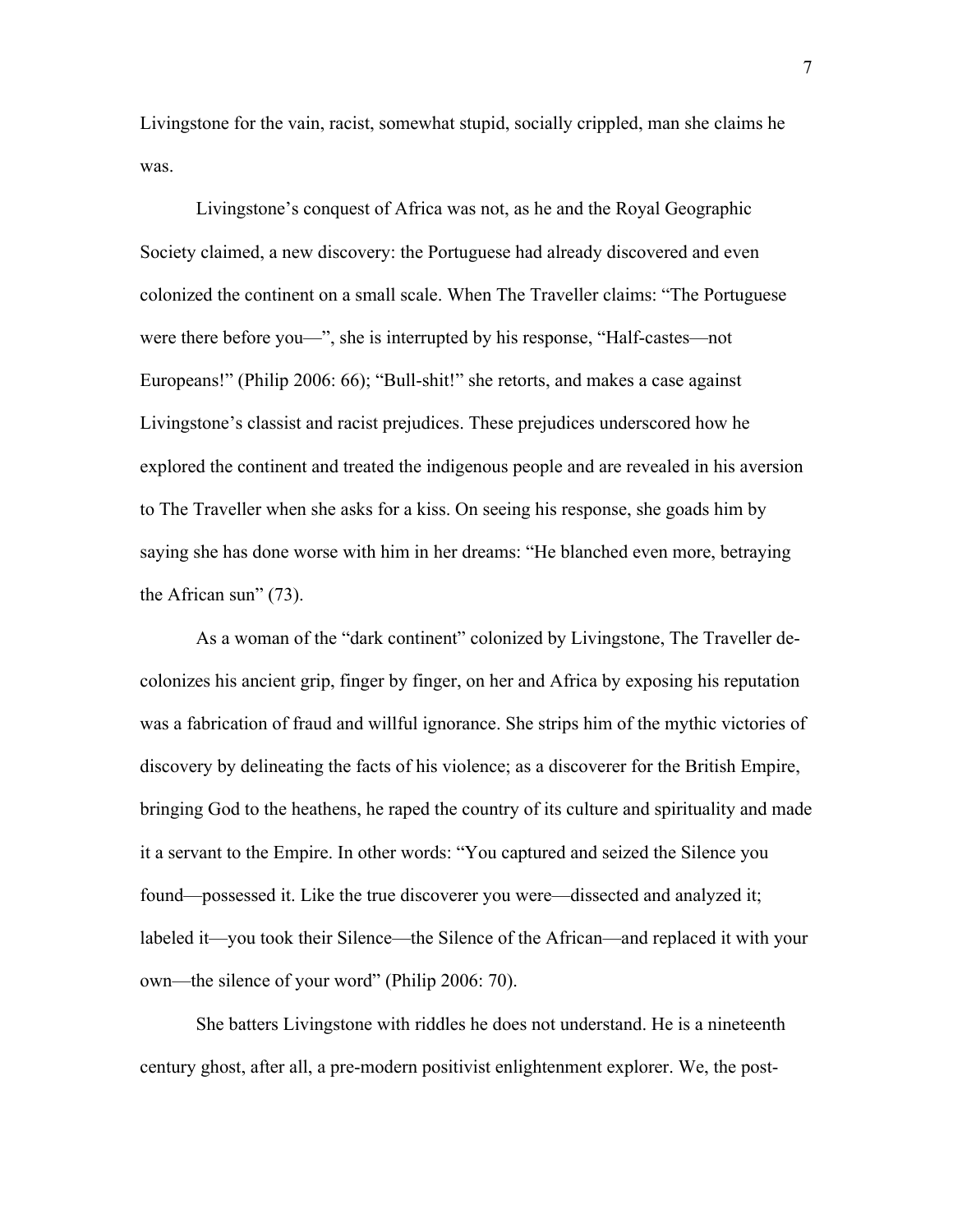colonial reader, are privileged with knowing not just the answer, but what she means by the question. There is something underhanded in the Socratic method she uses, a method that keeps the questioner's authority of knowledge secure: the Nietzschian will to truth. I wondered why The Traveller enacted this Socratic role, until I realized that she was performing its limitations and showing the idiomatic limitations of the archive. What Livingstone-I-presume can never do is live outside of his time: he is a ghost. He cannot understand her post-colonial framework: he does not understand he has done anything wrong. Unfortunately, in the face of his sense of innocence, her authority and judgment are stalled.

In an effort to break this deadlock and to reach some sense of conclusion to this trial, The Traveller reduces Livingstone's culpability to a power-struggle of heterosexual relations: "Relax, Livingstone—this is not about sex, but just think, your Word, and my Silence—matching frequencies so low, so precise only we could hear. Word and Silence—which of the two sent out the mating call, Livingstone, your Word or my Silence? Have you thought of that? Maybe this is about sex after all, Livingstone-Ipresume—what do you think?" (Philip 2006: 73). She will not let him off the hook, and she cannot go beyond him. The two figures, The Traveller-not-like-Stanley, and the Livingstone-I-presume, remain entangled till the end in the silence which The Traveller has craved like water in the desert of words of her journey: "I surrendered to the SILENCE within" (75).

The Traveller surrenders, but the story goes on with a post-script that identifies that what we have read is a book in the archive; the original diaries with maps and polaroids resting in this archive remain ambiguous in the end. The Traveller claims she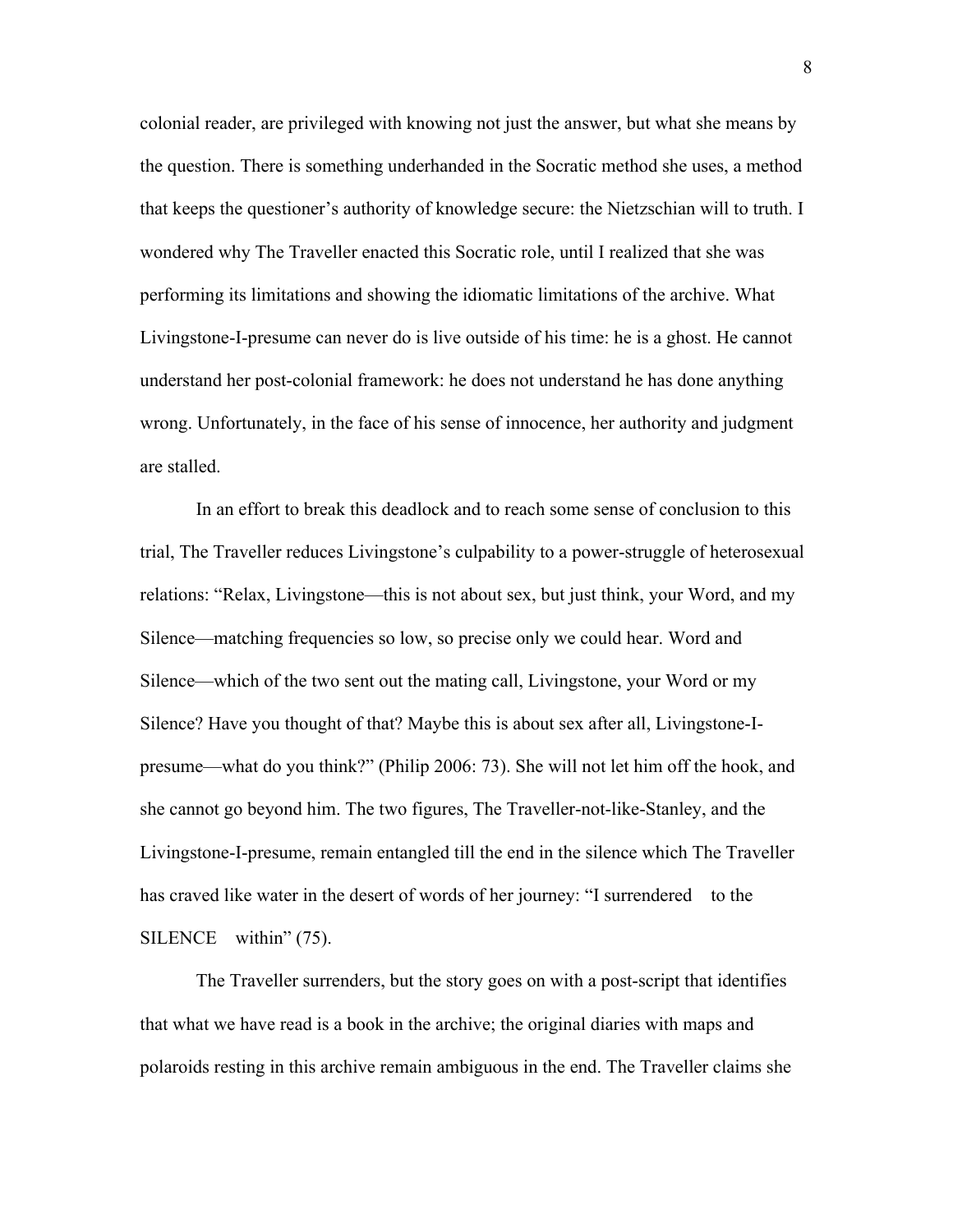gave everything to the one community not colonized by the museum of silence: the CESLIENS. The Chief Archivist and Librarian, William D. Boyd, another fiction of this novella, has the last word when his note claims that the original diary is in the Bodleian Library at Oxford University. The Traveller speaks of several diaries and the librarian speaks of one: the authority of author and archive is here, and throughout the book, undermined.

In an effort to bring justice to her African ancestors, *Looking for Livingstone* rewrites the historical record of Imperialist explorations in Africa by using the language of the colonizer to reveal historical violence. While depicting the contortions of the power struggle with authority and the authorial role, and even the abstract quality of the crime, this journal manifests a specific injunction to remember. Memory as a part of truth reflects the Derridian fever that overwhelms the context of this novella. In this story, Britain claims to keep The Traveller's true archive, and yet there is rumour that it does not. In this novella, language, as culture, is an archive that not only reflects the national product, but also maintains national identity by exerting control over other nations. While The Traveller has identified how British Imperialism used language to erase silence in Africa, the question that immediately registers for me is how is this story Canadian?

Norbese Philips is a Canadian citizen from Tobago and recognizes herself to be of African descent. While I can suppose the Canadian-ness in this text is related to the place of writing this story, and the place of citizenship, it is possible to see in the encounter with Livingstone, Canada's colonial origins in the British Imperialist commonwealth. A case can be made in seeing that The Traveller's story parallels the oppression of the Native Americans in Canada, except that would involve ignoring one of the few locatable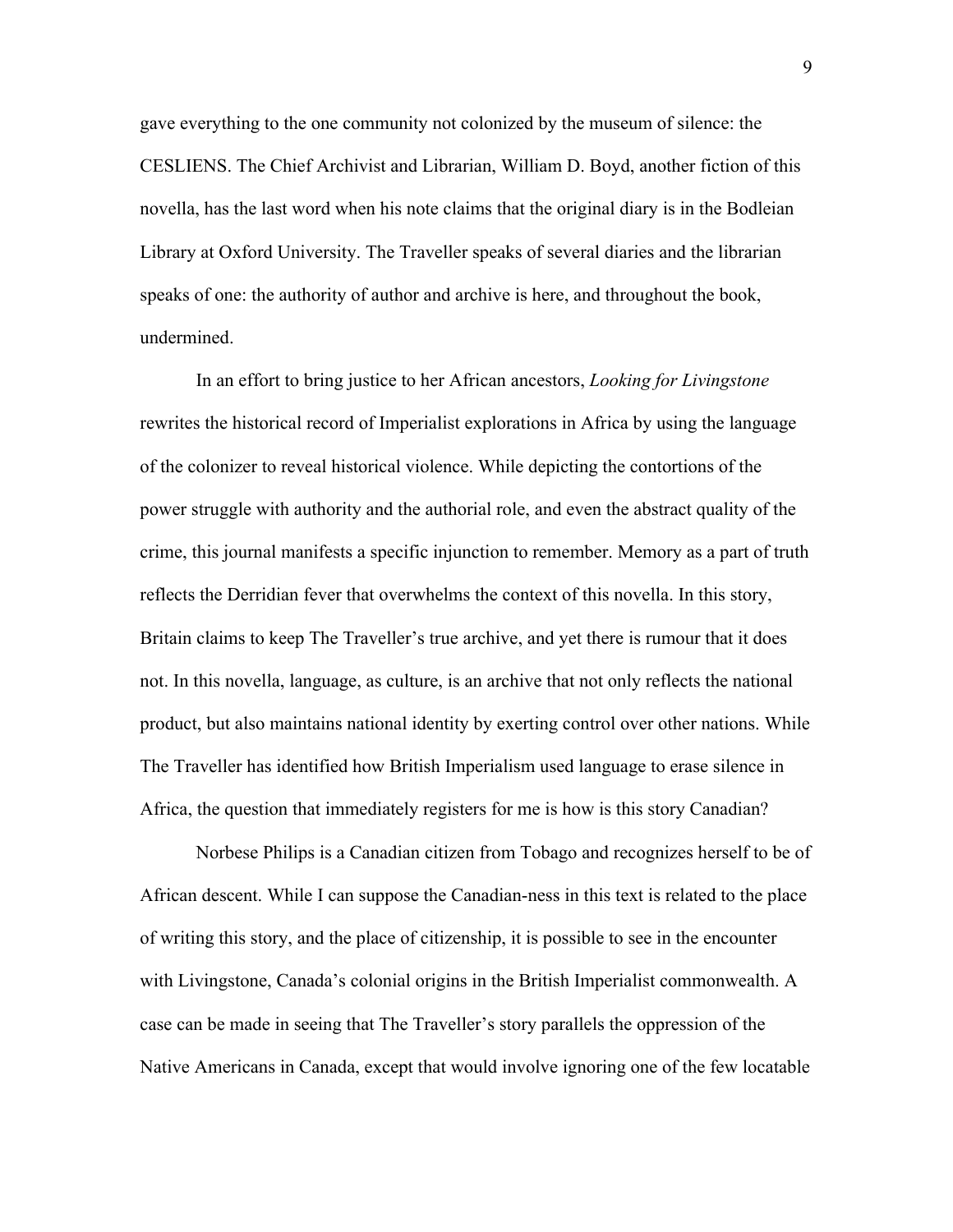facts in this story which points to the text's political intentions. Set in Africa, the story points to the black African oppression in the slave trade—or does it?

A historical review of African migration through slavery helps to pin-point where this novella stands in time. Canada is distinguished for being the destination of the slaves fleeing America during the Civil War in the nineteenth century, and also a place of immigration from many Commonwealth countries, including the Caribbean, into current time. Historically, the Caribbean had been colonized by European countries early in the renaissance period. France had control of Trinidad and Tobego, and ran plantations on Trinidad with a labour force of slaves from Africa. Tobego, on the other hand, remained uncultivated until the British conquered the island in 1793 and established sugar plantations. The slaves who worked these plantations were also African slaves. In 1838, the British abolished slavery in its colonies; freed, some Tobegan slaves settled as free people in the land where they had been slaves, and others migrated to larger islands.

Livingstone first entered Africa in 1841 during the mad competition with other European countries to conquer Africa, indicative of the British Imperial expansionist project. He was hailed by his countrymen as an evangelist, preaching the word of God to the heathens. He returned several times in his mission to map Africa for the British Empire, and to bring the ideals of British culture and society to the savage Africans. As The Traveller points out, Livingstone did not discover Africa; it had already been conquered in part long before by the Portuguese. Since their arrival during the renaissance, the Portuguese had been running a long and successful slave trade out of Africa, a trade which had essentially populated plantations in the European colonies and in the United States. While Livingstone "conquered" Africa after his own country had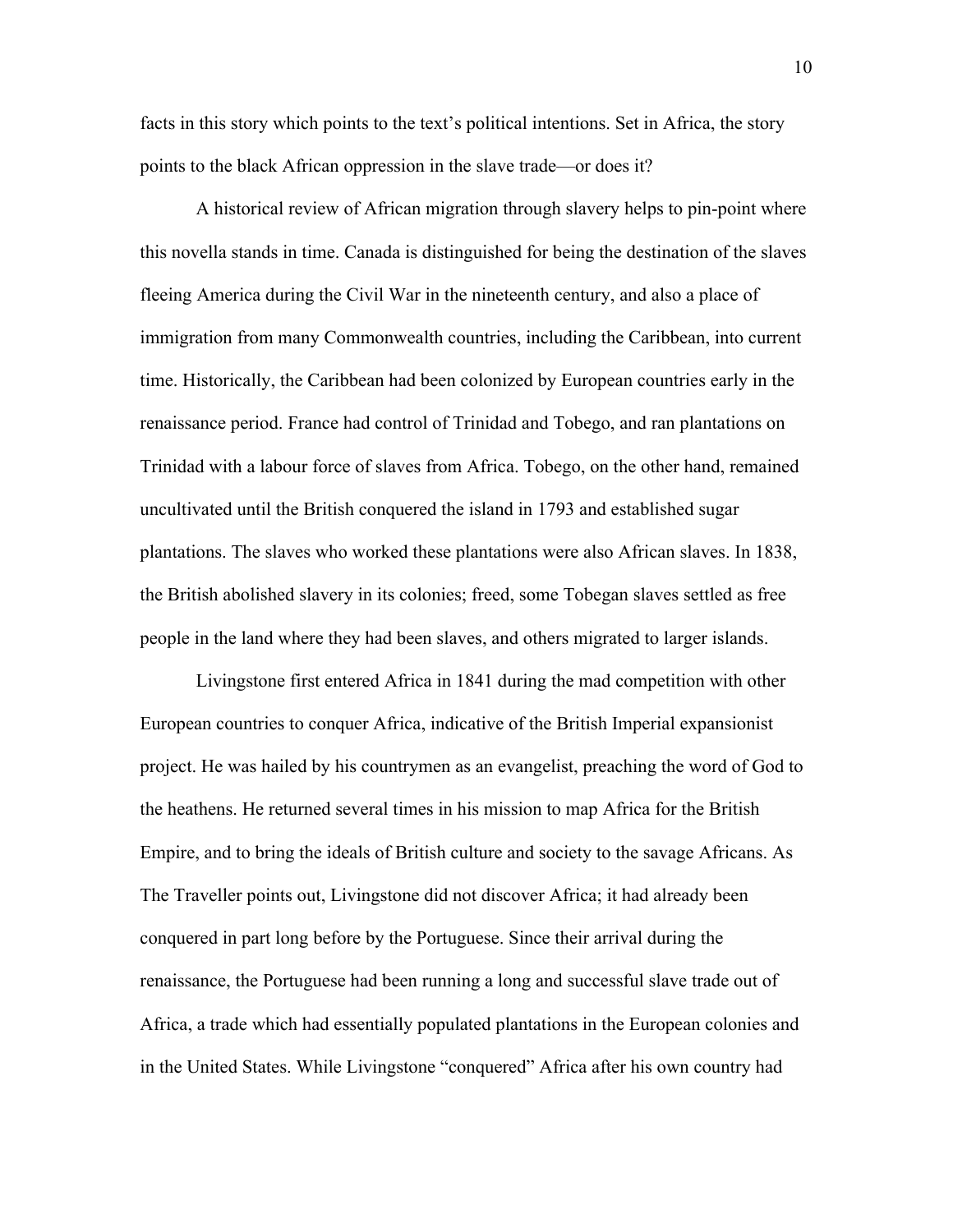already righteously abolished slavery in the colonies, the Portuguese were continuing to round up Africans for sale in the slave trade.

If we recognize Philip's biography as a premise for The Traveller's search, significant aporias become evident in comparing Philips' ancestral origins with the time of The Traveller's investigation. It would seem that the Black African heritage which The Traveller's experience aims to reclaim predates Livingstone's arrival on the continent. In fact, in this journey, we are meeting descendants of her ancestors who remained while her own family was taken out of Africa for slavery. In remembering the exiled Black Africans through the imperialist faux scientist Livingstone, is Norbese Philip actually talking about the slave trade at all? Does The Traveller of our Canadian "now" hunt for this figure into the far future to show that Livingstone's claims to bring European Christian ethics to the savages was decades too late? In fact, I would argue she is speaking more profoundly of the British legacy in Africa of wiping out the African culture because they deemed it inferior to British systems of religion and science.

The British nation's desire to civilize the savages was tantamount to willful collusion with the European racist policies that justified slavery. The British enlightenment project, epitomized in Mr. Livingstone, maintained its concepts of racial and cultural superiority in comparison to the African people. Although the British abolished slavery because in the end they saw this practice was not Christian, this moral principle did not stop them from justifying having slaves to begin with. It is this contradiction which is revealed in Livingstone's blindness with regards to the Portuguese; for him, the Portuguese slave trade is invisible whereas their racial origin as "half-castes" distinguishes their inferiority. In Norbese Philips' rewrite, the astronaut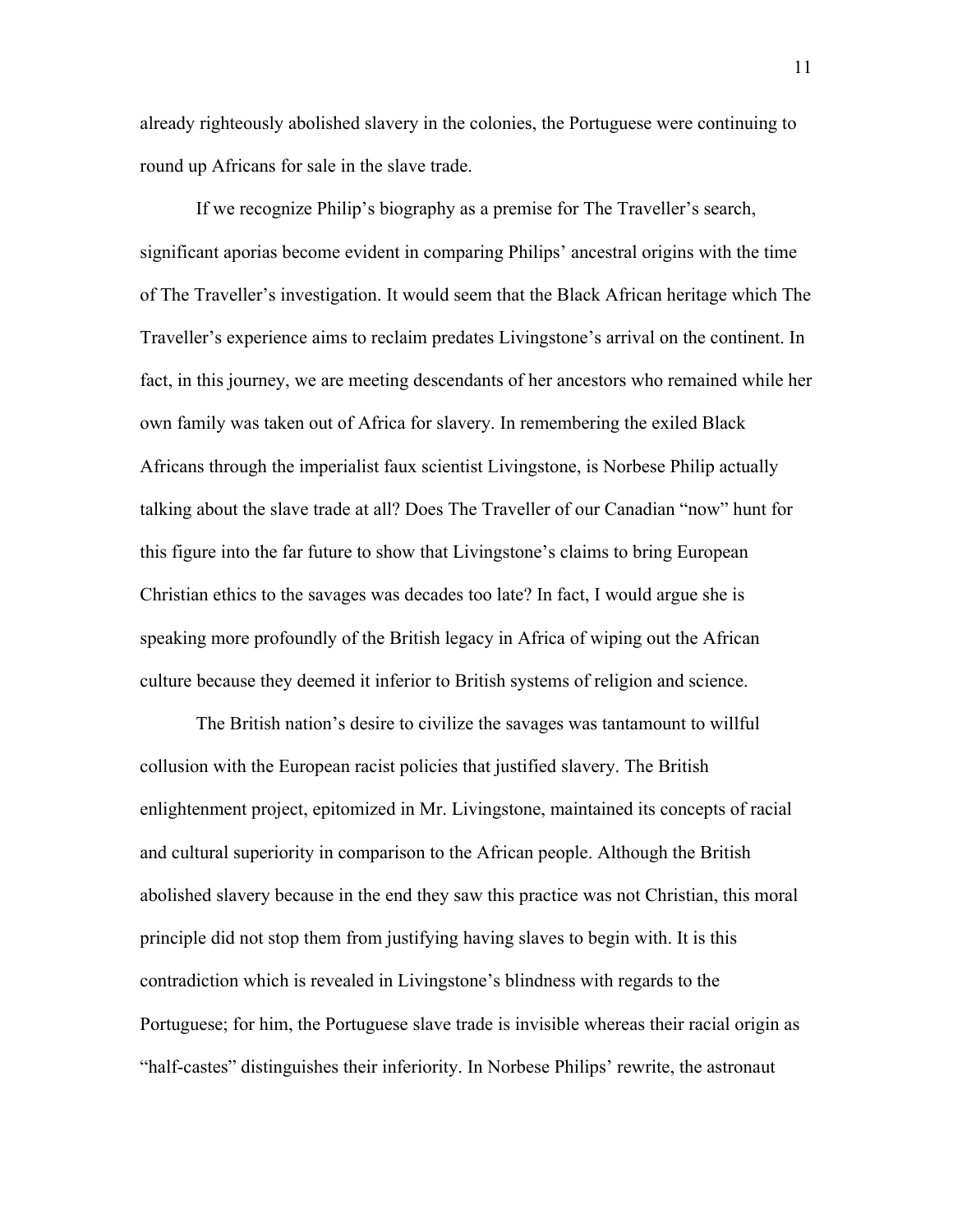Livingstone saw the African, unlike the Portuguese, as Kubrick's apes marveling at the great monolith that descends to them from outer-space. In Norbese Philip's telling, American filmmaker Kubrick's anti-imperialist politics is being exploited. I am left wondering what in this novella is Canadian.

This British Livingstone is not only an out-dated ghost; he is a blind ghost. In his righteous benevolence, he never bothered to see that slavery had been raping the country for centuries before he came to save the African from a godless life. Ironically, now that the continent had been depopulated, his religion was being used to erase the African culture because it was deemed primitive. Through Livingstone, The Traveller is writing as witness to the culpability of British Imperialism in European race supremacy. These principles are Canada's inheritance which is underscored by the poetic attention to the limitations of archival practice in the text; Canada's greatest archive, its language and especially its spelling practices, is British. This legacy permeates the novella's construction of The Traveller's return to her African culture. Where did she start from? What were the conditions of her exile from Africa? We do not know. The absence of particularities of her exile intentionally gathers Canada into the British Commonwealth, ironically suggesting the arbitrariness of modern citizenship.

From this "outsider", outer-space, perspective, historically and culturally, Norbese Philips' identifies British blindness as gendered: Livingstone and the librarian, William Boyd. The Latter makes claims which are questionable; the former maps Africa with his Imperialist tools blind to the impact of his deeply ingrained race and class prejudices. In contrast to the male figures of Britain, Africa is represented by the different cultures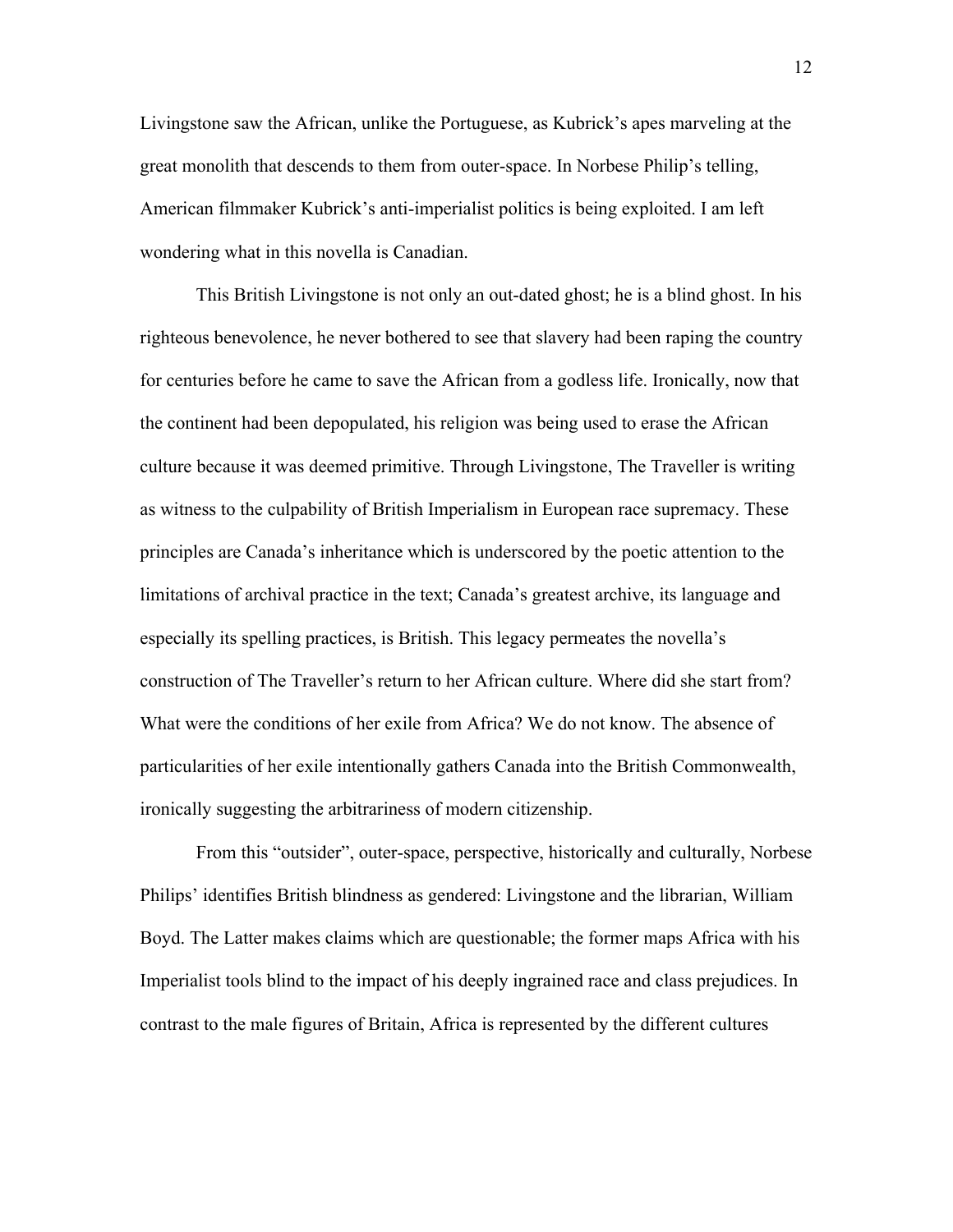which The Traveller encounters as women. In simple terms, we can read Britain as male and Africa as female. In this dichotomy, Mrs. Mary Livingstone stands out.

Alongside Livingstone, Mary stands for the Imperialist camp. She is different from him, however, because she can hear the great silence of Africa, a sensitivity which aligns her with the African women. It seems that she straddles both worlds: imperialism and the indigenous culture. As if to complement this collusion of race and gender, The Traveller identifies her mission with the American male journalist, Henry Morton Stanley. Stanley's search for the truth of what has happened to Livingstone is motivated to tell a story that will sell newspapers back in New York. His investigation encourages a fiction-making expedition in the name of truth telling; the divide between truth and fiction is the space across which Norbese Philip's text dances. In the same way that the archive is the repository of the persistently elusive truth of Derrida's archive fever in this novella, it is also the place for the machinations of the will to truth. That will to truth is visible in the asymmetry of Mary, an asymmetry which is disturbing.

In the novella, Mary has special status based on two counts: she shares a place of equality with the African women because of her gender; in regards to her race, however, Mary is different from these women. This difference, as I will show, is full of judgment. Mary's textual ghost which gives voice to women who have traditionally been silenced, (Mary and the African cultures) stands as an inserted document that can be heard to say that the British woman is less guilty than the British conquering male. If Mary is privileged over Livingstone in this portrait because she is a woman, the African silence is privileged over Mary's because she is not black. I see in the figure of Mary, like some residue behind the smoke, a gendered privileging of suffering, which includes her, and a

13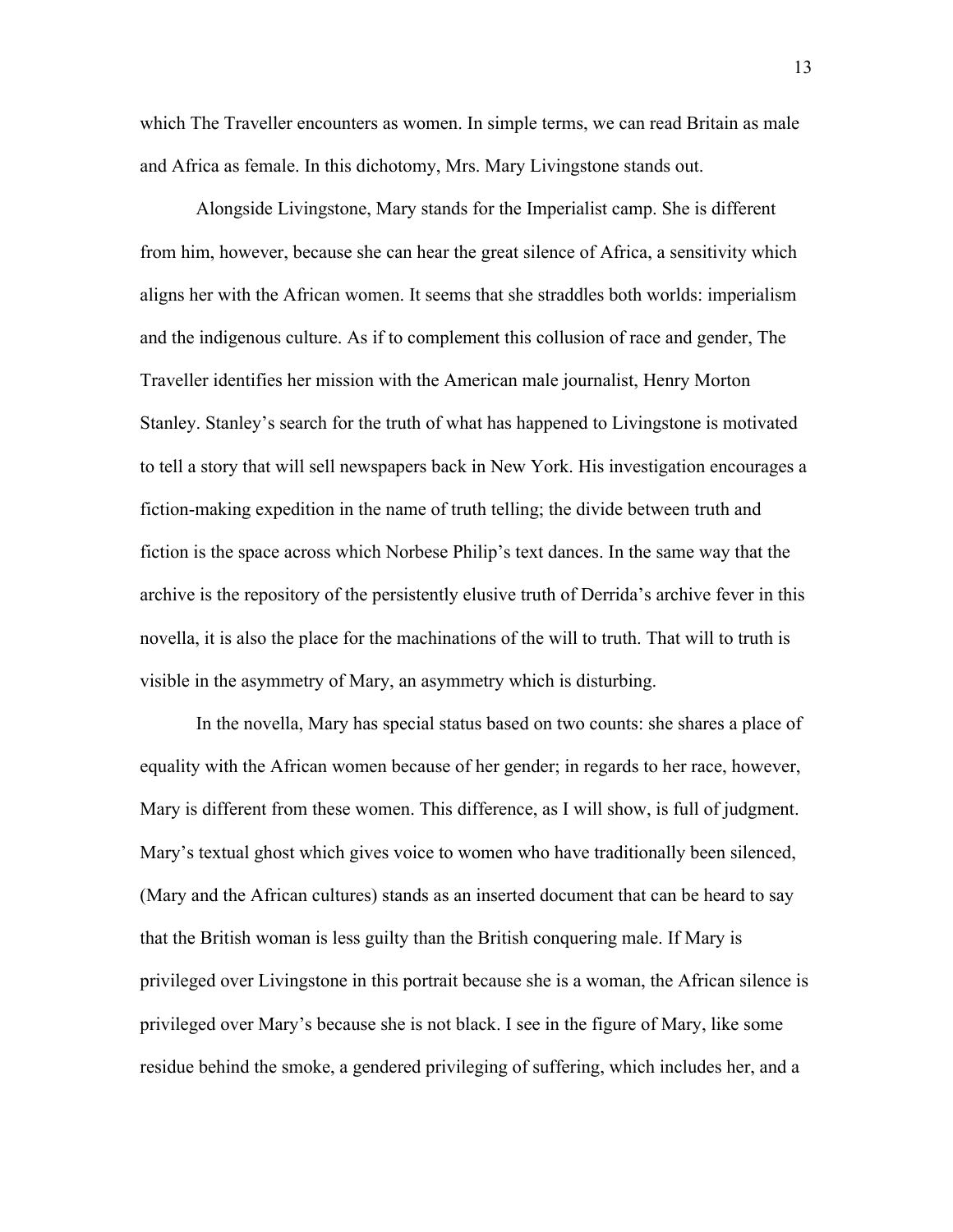racial privileging of suffering which excludes her. The presence of this ghost in the archive says: black women have suffered more than the white woman therefore black women deserve redress more than the white woman.

What would have been the political outcome had Philips represented Mary as equal to Livingstone, blinded and deafened by her religious and racial superiority to the African? That would have kept the dichotomy of victim and victimizer clear for readers, fully indicating which crimes required redress. I would argue that Mary's role in this novella is more provocative than that scenario would allow. In the world of the novella, Mary is not human nor is she even a speaking ghost like Livingstone; she is an artifact of a ghost from before her death prefiguring the terms of her death to come. In The Traveller's archive, Mary is an impossibility. In Norbese Philips' text, Mary is a literary construct which exposes, in partial transparency, the author's bias for African suffering. If Livingstone stands for willful blindness of race politics, Mary reveals, in negative, the black person's prejudice against white people.

In this novella, the imperative to bear witness to injustice raises up the toxicity of Imperialist dirt which, as Derrida pointed out, makes us sick. The Traveller's journey starts on the classical assumption that the "truth was not allowed to be called into question" (Nietzsche 1956: 289) and provokes it in the role of the Traveller/author as witness. Without The Traveller there would be no eighteenth century astronaut to watch and marvel at. The elusiveness of this encounter, and especially its constructed-ness, is represented by the Livingstone Polaroid. It is an impossible record of a ghost; without The Traveller's journal to identify it, this artifact of the encounter would be forgotten, a

14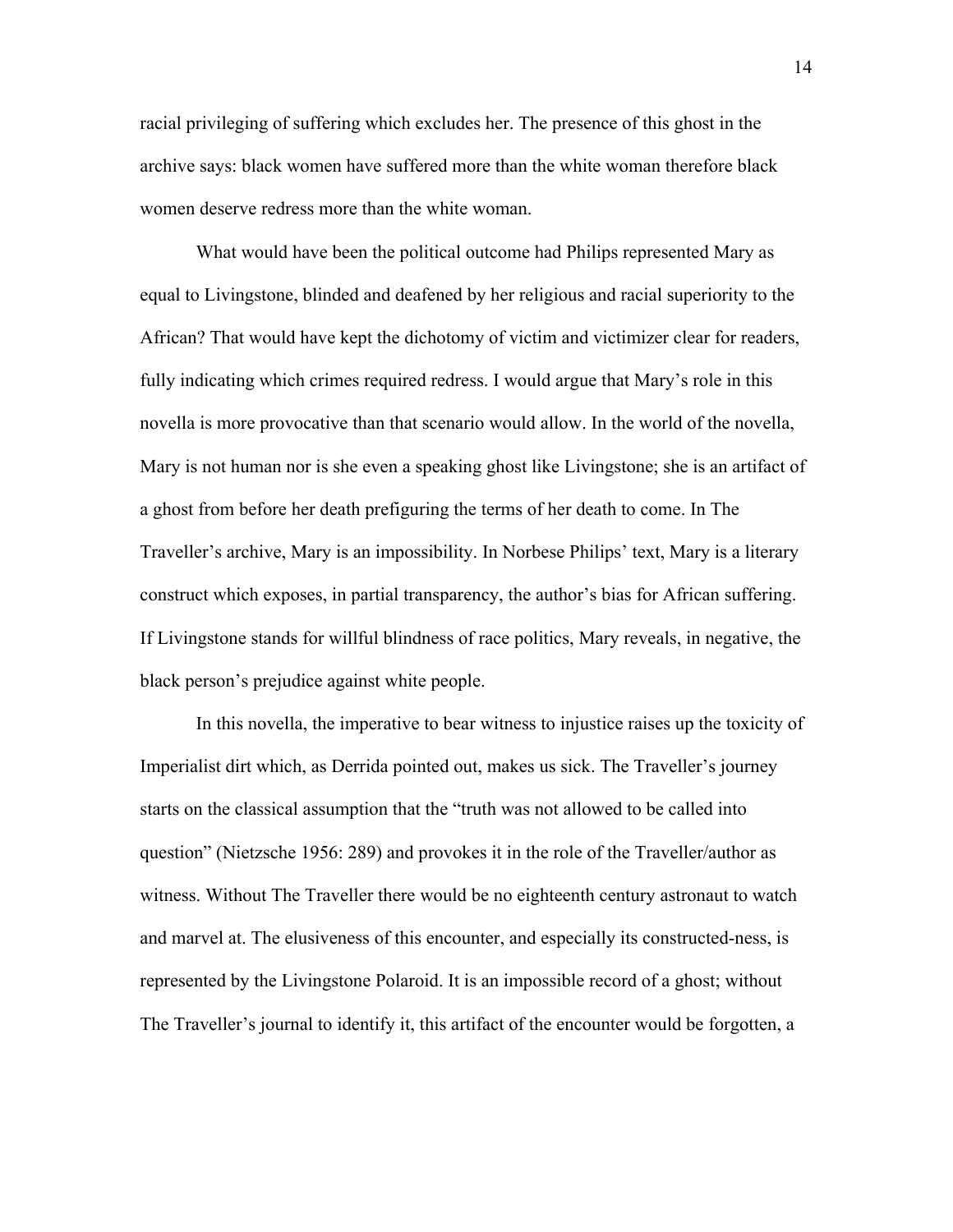piece of plastic paper destined for the garbage, illegible, reflecting the unreliability of truth.

As a construction of the author's vision of crime, judgment and redress, the text is also witness to the profound aporia in witness' testimonies. This perplexity is epitomized in the artifact of Mary. In this object, Norbese Philips, a poet of African descent living in Canada, questions her own relationship to the truth by exposing how truth is manipulated, and manipulable. One could say that through the impossible ghosted voice of a white woman, Norbese Philips indicates why this book does not pretend to be objective like a documentary about the moral failures of British explorers or the practices at the Bodleian Library at Oxford University; this novella rewrites the British odyssey, as a woman-made artifact, a long poem that makes no pretense at stabilizing a trust in truth.